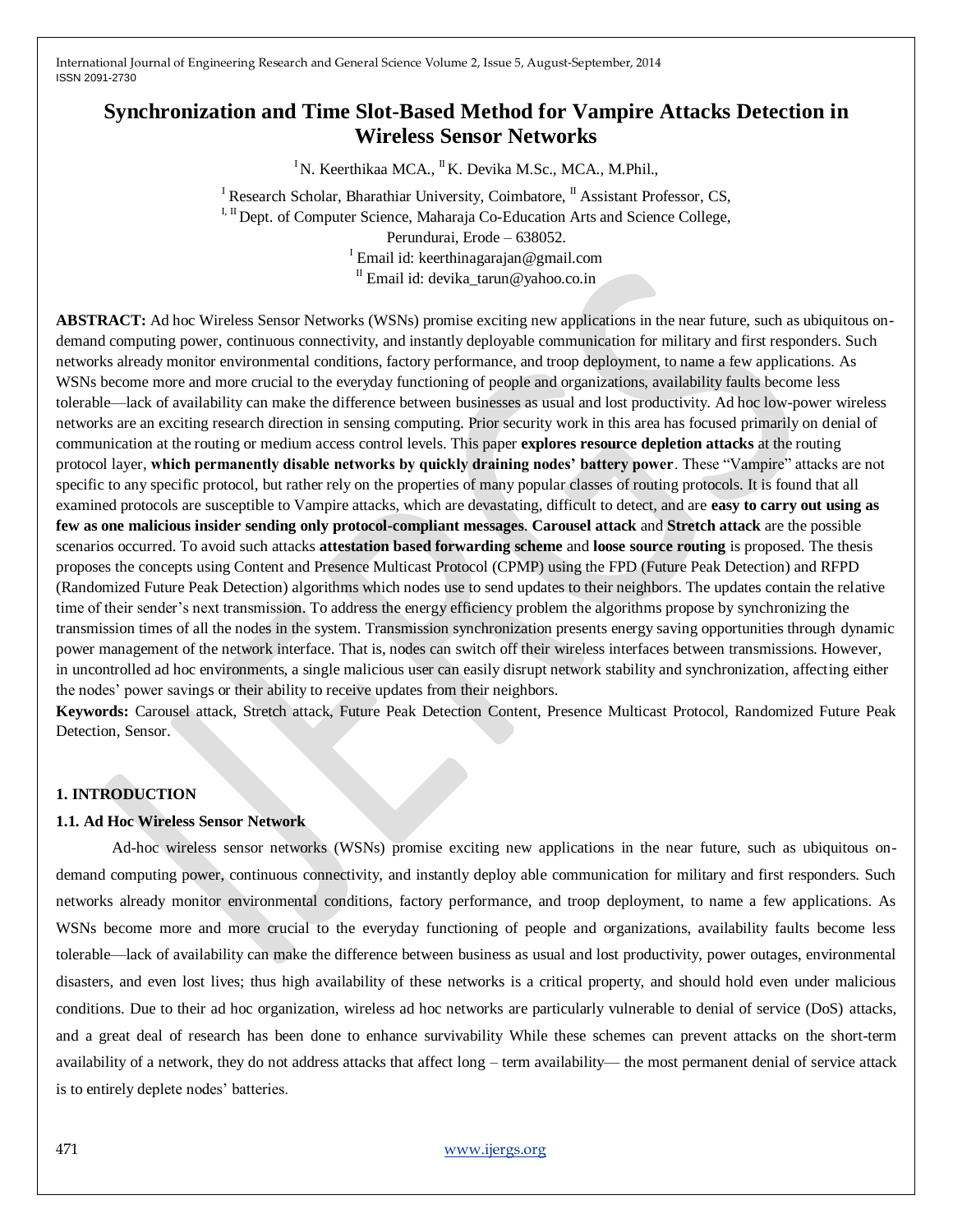These attacks are distinct from previously studied DOS, reduction of quality (ROQ), and routing infrastructure attacks as they do not disrupt immediate availability, but rather work over time to entirely disable a network. While some of the individual attacks are simple, and power draining and resource exhaustion attacks have been discussed before prior work has been mostly confined to other levels of the protocol stack, e.g., medium access control (MAC) or application layers, and to our knowledge there is little discussion, and no thorough analysis or mitigation, of routing-layer resource exhaustion attacks .

Vampire attacks are not protocol-specific, in that they do not rely on design properties or implementation faults of particular routing protocols, but rather exploit general properties of protocol classes such as link-state, distance-vector, source routing and geographic and beacon routing. Neither do these attacks rely on flooding the network with large amounts of data, but rather try to transmit as little data as possible to achieve the largest energy drain, preventing a rate limiting solution. Since Vampires use protocolcompliant messages, these attacks are very difficult to detect and prevent.

# **1.2. Denial of Service Attack**

Adversary injecting malicious information or altering legitimate routing setup messages, or can prevent the routing protocol from functioning correctly. For example, an attacker can forge messages to convince legitimate nodes to route packets in a way from the correct destination. Vampire attack is one of the resource depletion attacks. The resource depletion attack focuses the node's batteries life. Vampire attacks affect any protocol and utilize the properties of routing protocols classes such as source routing, distance vector and link state and geographic and beacon routing.

Dynamic Source Routing (DSR) Protocol is a stateless protocol do not store or maintain any routing information at the nodes. The source node specifies the entire route to a destination within the packet header, so intermediaries do not make independent forwarding decisions, relying rather on a route specified by the source. An adversary arranges packets with knowingly establish routing loops sends packets in circles targets source routing protocols by take advantage of the limited verification of message headers at forwarding nodes, allowing a single packet to repetitively traverse the same set of nodes that is called Carousel attack.

#### **1.3. Contributions**

In this thesis makes three primary contributions. First, one is thoroughly evaluate the vulnerabilities of existing protocols to routing layer battery depletion attacks. They are observe that security measures to prevent vampire attacks are orthogonal to those used to protect routing infrastructure, and so existing secure routing protocols and do not protect against Vampire attacks. Existing work on secure routing attempts to ensure that adversaries cannot cause path discovery to return an invalid network path, but vampires do not disrupt or alter discovered paths, instead using existing valid network path s and protocol- compliant messages.

Protocols that maximize power efficiency are also inappropriate, since they rely on cooperative node behavior and cannot optimize out malicious action. Second, one is show the simulation results quantifying the performance of several representative protocols in the presence of a single Vampire (insider adversary). Third, one is modify an existing sensor network routing protocol to provably bind the damage from Vampire attacks during packet forwarding.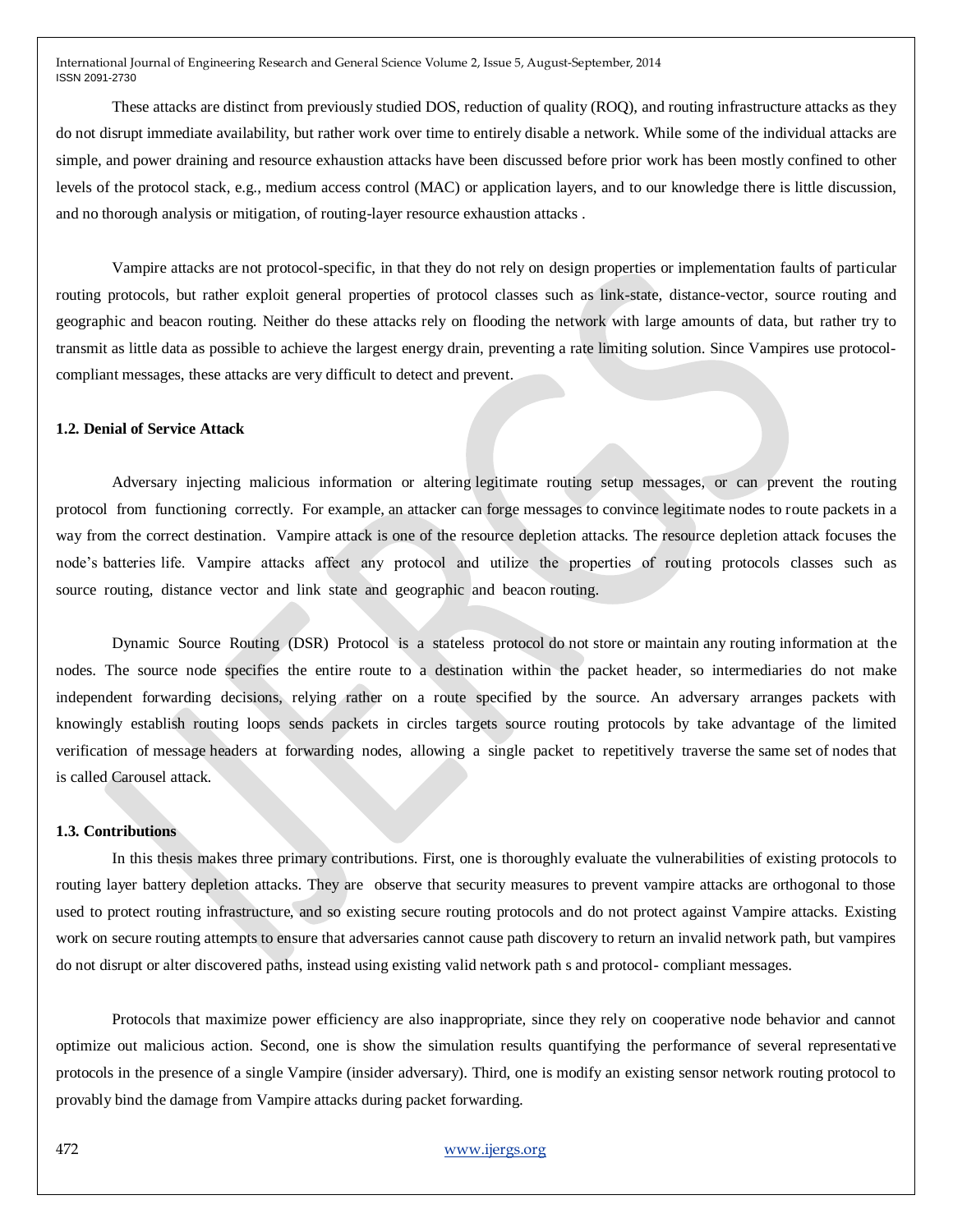Vampire attacks, a new class of resource consumption attacks that use routing protocols to permanently disable ad hoc wireless sensor networks by depleting no des' battery power. These attacks do not depend on particular protocols or implementations, but rather expose vulnerabilities in a number of popular protocol classes. They are showed a number of proofs of concept attacks against representative examples of existing routing protocols using a small number of weak adversaries, and measured their attack success on a randomly generated topology of 30 nodes.

The proposed technique routing protocol are provably bounds damage from Vampire attacks by verifying that packets consistently make progress toward their destinations and reduce the reimbursement. Derivation is damage bounds and defenses for topology discovery, as well as handling mobile networks

# **2. PROBLEM FORMULATION**

#### **2.1. Problem Definition**

The first challenge in addressing Vampire attacks is defining DOS attacks in wired networks are frequently characterized by amplification of adversary can amplify the resources it spends on the attack, e.g., use 1 minute of its own CPU time to cause the victim to use 10 minutes. However, consider the process of routing a packet in any multi-hop network: a source composes and transmits it to the next hop toward the destination, which transmits it further, until the destination is reached, consuming re-sources not only at the source node but also at every node the message moves through.

If they are consider the cumulative energy of an entire network, amplification attacks are always possible, given that an adversary can compose and send messages which are processed by each node along the message path. So, the act of sending a message is in itself an act of amplification, leading to resource exhaustion, as long as the aggregate cost of routing a message (at the intermediate nodes) is lower than the cost to the source to compose and transmit it. So, we must drop amplification as our definition of maliciousness and instead focus on the cumulative energy consumption increase that a malicious node can cause while sending the same number of messages as an honest node.

They are define a Vampire attack as the composition and transmission of a message that causes more energy to be consumed by the network than if an honest node transmitted a message of identical size to the same destination, although using different packet headers. They are measure the strength of the attack by the ratio of network energy used in the benign case to the energy used in the malicious case, i.e., the ratio of network-wide power utilization with malicious nodes present to energy usage with only honest nodes when the number and size of packets sent remains constant. Safety from Vampire attacks implies that this ratio is 1. Energy use by malicious nodes is not considered, since they can always unilaterally drain their own batteries.

The stretch attack is more challenging to prevent, its success rests on the forwarding node not checking for optimality of the route. If we call the no-optimization case "strict" source routing, since the route is followed exactly as specified in the header, loose source routing is defined, where intermediate nodes may replace part or all of the route in the packet header if they know of a better route to the destination. This makes it necessary for nodes to discover and cache optimal routes to at least some fraction of other nodes, partially defeating the as-needed discovery advantage.

#### **2.2. Main Objective**

1. To extend the generic algorithm and implement the Weight Based Synchronization algorithm to find the winner slot to store the packet data.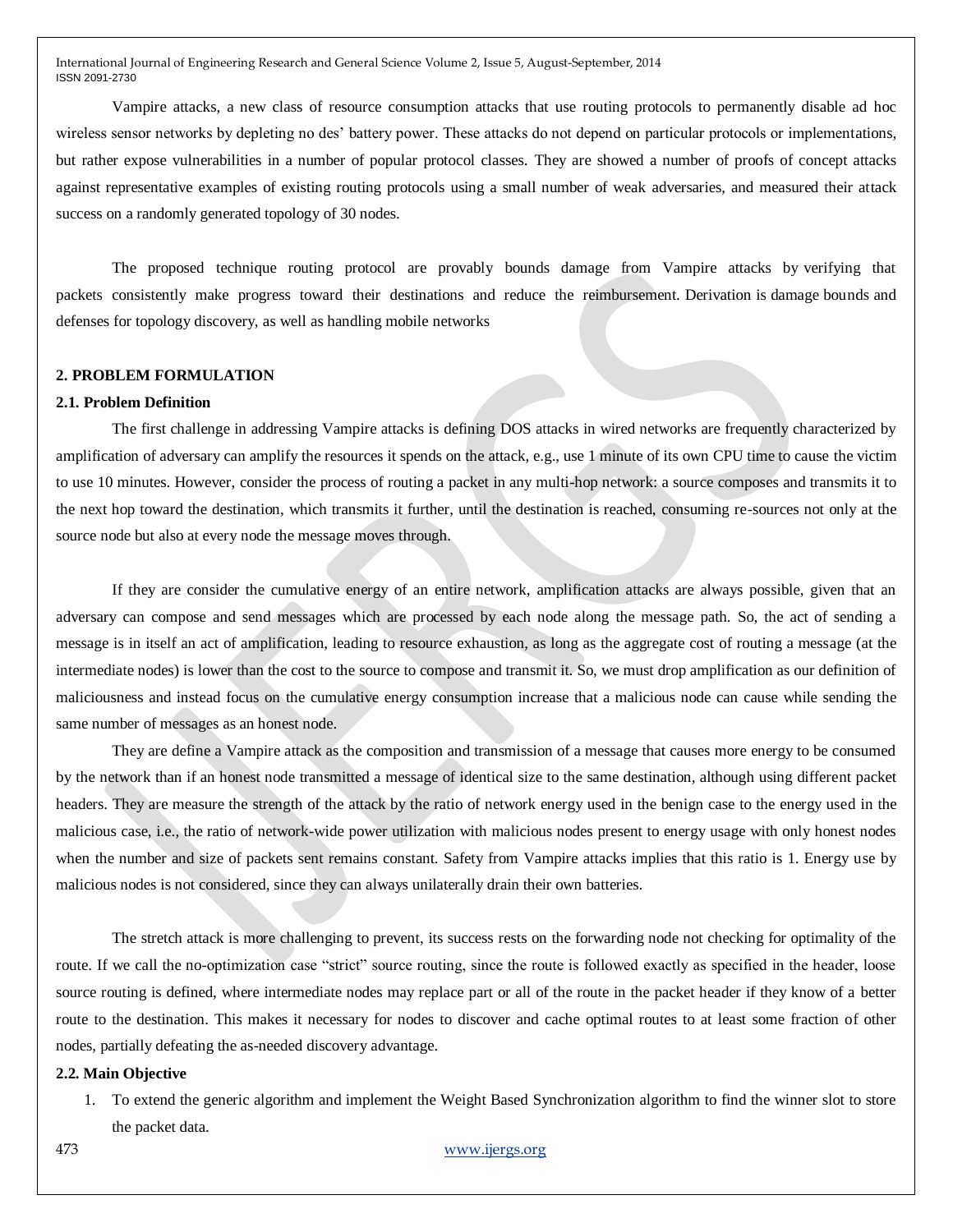- 2. To extend the Weight Based Synchronization algorithm and implement the Future Peak Detection algorithm to avoid the inflation attack which is made by sending false maximum weight among the nodes.
- 3. To extend the Future Peak Detection algorithm and implement the Randomized Future Peak Detection algorithm to synchronize all the neighbor nodes by using all the slots.

#### **2.3. System Methodology**

In this thesis, they existing present a series of increasingly damaging Vampire attacks, evaluate the vulnerability of several example protocols, and suggest how to improve resilience. In source routing protocols, we show how a malicious packet source can specify paths through the network which are far longer than optimal, wasting energy at intermediate nodes that forward the packet based on the included source route.

# **2.3.1 Carousel Attack and Stretch Attack**

In routing schemes, where forwarding decisions are made independently by each node (as opposed to specified by the source), they are suggest how directional antenna and worm-hole attacks can be used to deliver packets to multiple remote network positions, forcing packet processing at nodes that would not normally receive that packet at all, and thus increasing network-wide energy expenditure. Lastly, they are show how an adversary can target not only packet forwarding but also route and topology discovery phases—if discovery messages are flooded, an adversary can, for the cost of a single packet, consume energy at every node in the network.



**Fig 1.1 Malicious Route Carousel Attacks On Source Routing**

In this first attack, an adversary composes packets with purposely introduced routing loops. They are calling it the carousel attack, since it sends packets in circles as shown in **Fig. 1.1.** It targets source routing protocols by exploiting the limited verification of message headers at forwarding nodes, allowing a single packet to repeatedly traverse the same set of nodes. Brief mentions of this attack can be found in other literature, but no intuition for defense or any evaluation is provided.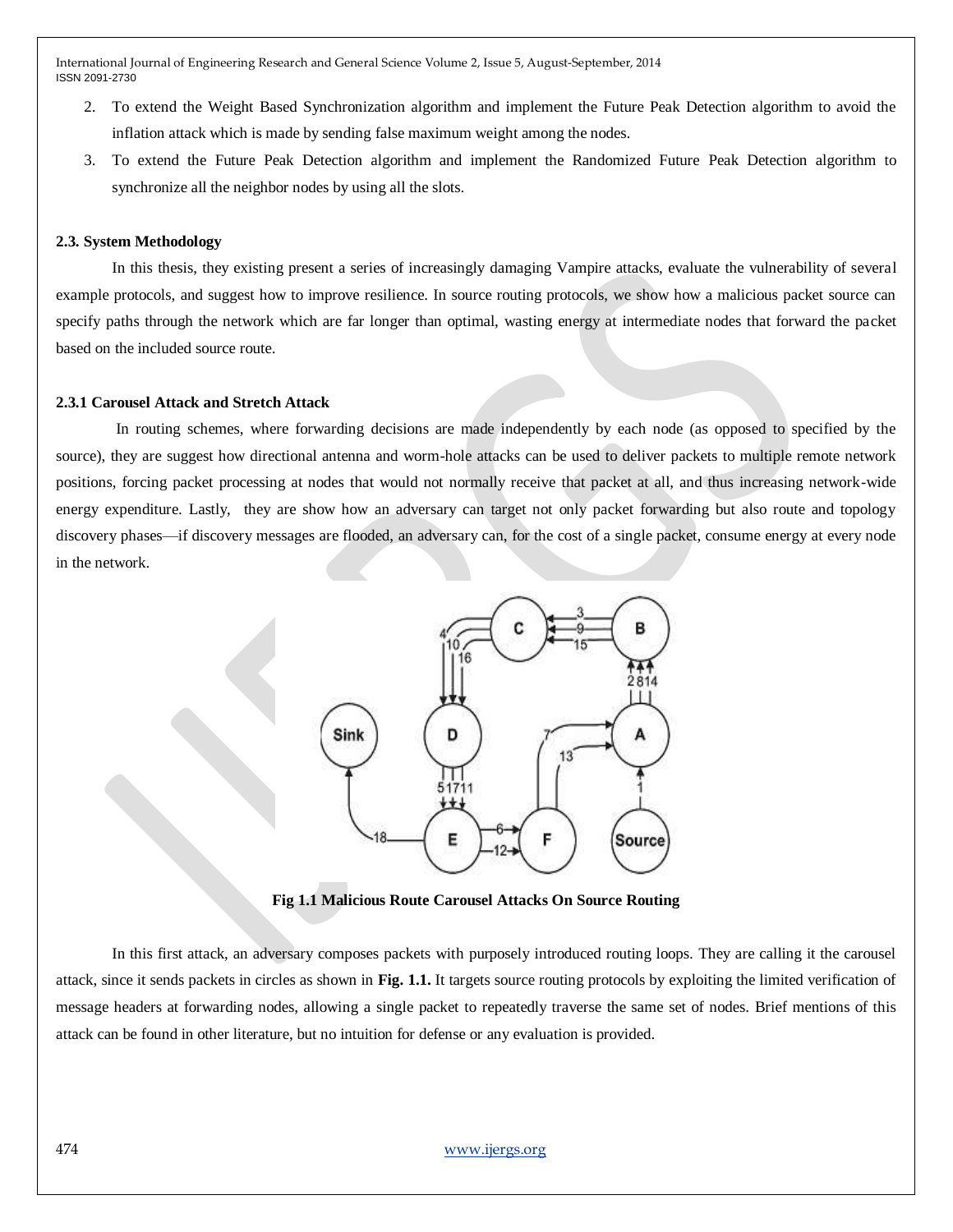In this second attack, also targeting source routing, an adversary constructs artificially long routes, potentially traversing every node in the net-work. We call this the stretch attack, since it increases packet path lengths, causing packets to be processed by a number of nodes that is independent of hop count along the shortest path between the adversary and packet destination.



**Fig. 1.2 Malicious Route Stretch Attack Attacks On Source Routing**

An example is illustrated in **Fig. 1.2**. Results show that in a randomly generated topology, a single attacker can use a carousel attack to increase energy consumption by as much as a factor of 4, while stretch attacks increase energy usage by up to an order of magnitude, depending on the position of the malicious node. The impact of these attacks can be further increased by combining t hem, increasing the number of adversarial nodes in the network, or simply sending more packets. Although in networks that do not employ authentication or only use end-to-end authentication, adversaries are free to replace routes in any overheard packets, we assume that only messages originated by adversaries may have maliciously composed routes

# **2.3.2 CPMP Overview**

The CPMP (Content and Presence Multicast Protocol) is designed to support social content consumption experiences. CPMP provides a framework for periodically communicating information about what content is currently being consumed and what content is being sought for future consumption at each participating node.

The goal is to make the protocol efficient and scalable while including features intended to support synchronization of presence message transmissions. CPMP messages are transmitted periodically to inform nearby devices of updated content presence information using IP multicast. CPMP headers have the following format CPMP; device identifier; TX; containing a TX field specifying the number of seconds in which to expect a new CPMP message from the node specified by device identifier.

#### **2.3.3 WBS: Weight Based Synchronization Algorithm**

An algorithm is described first that uses the size of synchronization clusters as a catalyst for synchronization. The algorithm is called WBS—weight based synchronization. As mentioned previously, at the end of each active interval, a node uses the slotArray structure to decide its next transmission time. The slotArray structure has s entries, one for each slot of the next (sleep) interval.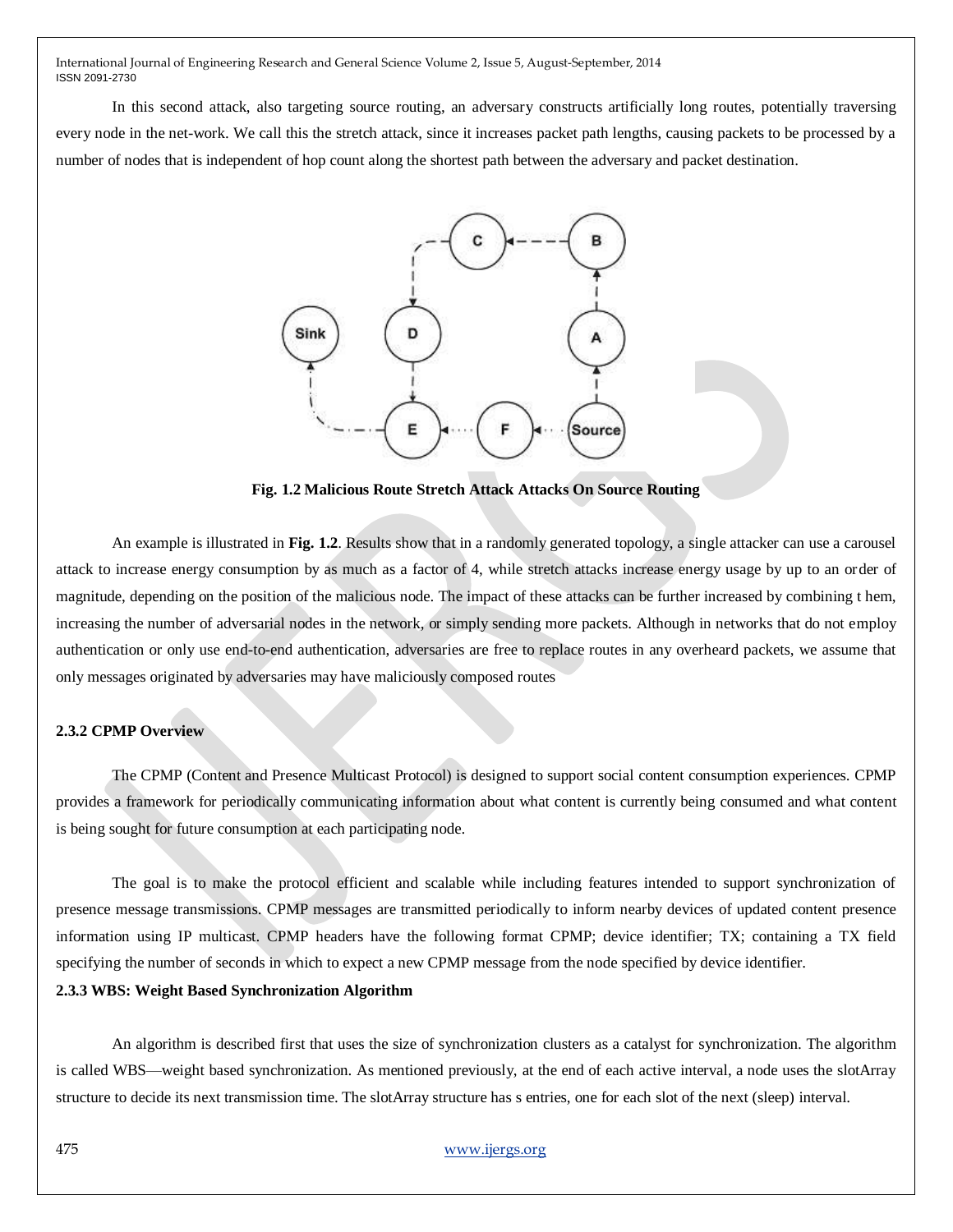WBS requires each node to locally maintain a variable monitoring the size of the cluster of synchronization which contains the node. The variable is called the weight of the node/cluster. Initially, the weight of each node is 1. Each node includes its weight in all its CPMP updates. Certainly, nodes cannot maintain globally accurate weights. Instead, each node needs to use only local knowledge—extractedfrom packets received from neighbors—to update the value of this variable.

1. Object implementation WBS extends GENERIC;

- 2. maxW :int; #max weight over active interval
- 3. weight :int; #weight advertised in CPMP packets
- 4. **Operation**initState()
- 5. for  $(i:= 0; i < s; i++)$  **do**
- 6. slotArray $[i]$  : = new pkt $[j]$ ; od
- 7. **end**
- 8. **Operation**setTX()

#compute the maxW value

9. max $W := 0$ :

```
10. for (i=0; i < s; i++) do
```

```
11. for (j:= 0; j <slotArray[i]:size();j ++) do
```

```
12. if (slotArray[i][j]:weight >maxW) then
```

```
13. winnerSlot := i;
```

```
14. maxW :=slotArray[i][j]:weight; fi
```
15. odod

#determine new TX and weight values

16. if (winnerSlot!= nextSendCPMP % ta) then

```
17. TX:=winnerSlot;
```
18. nextSendCPMP := tcurr  $\beta$  TX;

```
19. weight := maxW + 1;
```
20. else

```
21. weight := maxW;
```

```
22. fi
```
23. **end**

- 24. **Operation**processPackets(t<sub>curr</sub>: int)
- 25. pktList := inq:getAllPackets(slotLen);
- 26. for  $(i=0; i *pktList:size()*; i++)$  **do**
- 27. index := $((t_{curr} + \text{pktList}[i]:TX) \text{ mod } t_a)/ts);$
- 28. slotArray[index]:add(pktList[i]);
- 29. **od**
- 30. **end**

**2.3.4 Future Peak Detection Algorithm**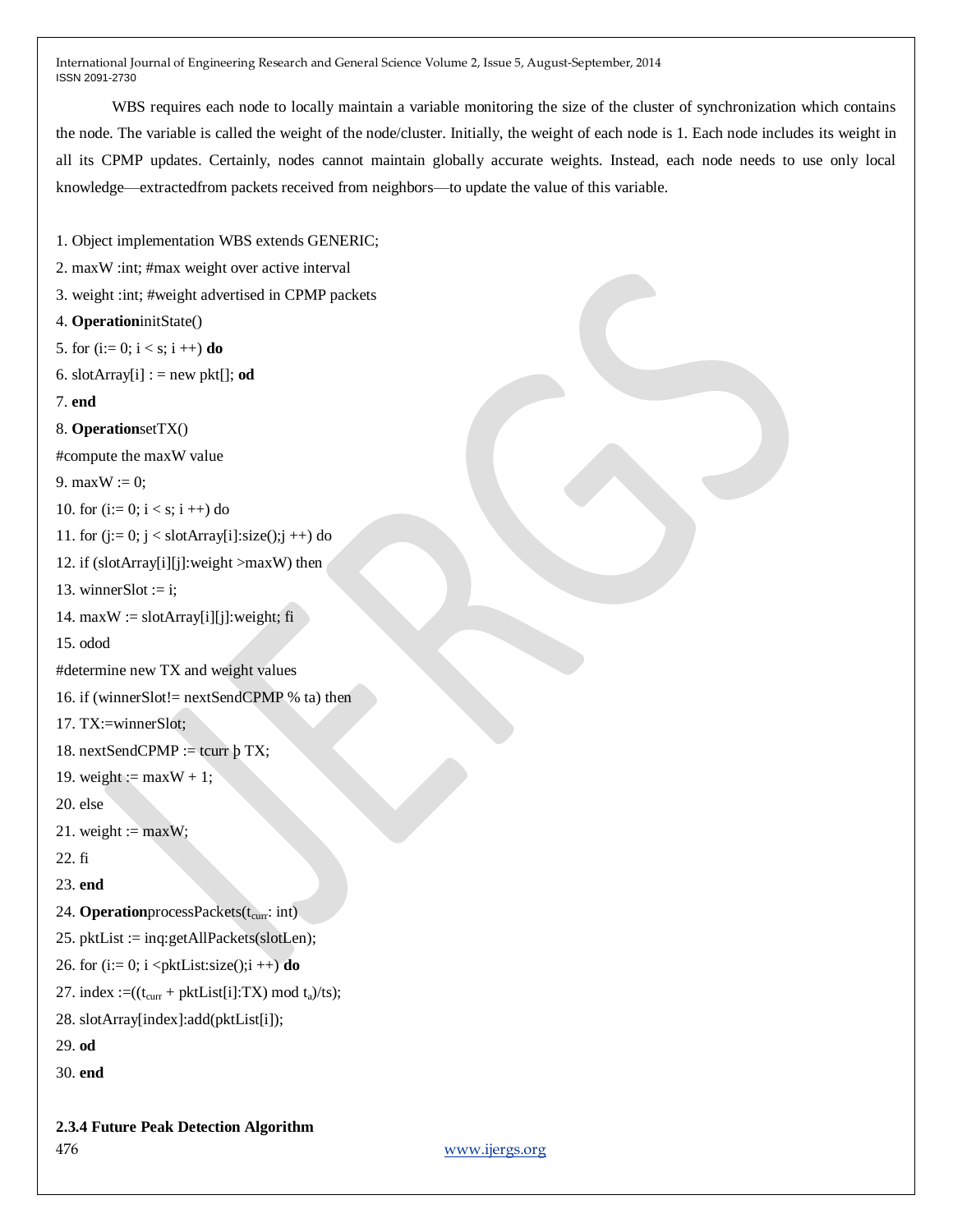The future peak detection algorithm is proposed to address the inflation attack. Instead of relying on subjective information (the weight value contained in CPMP updates), FPD allows nodes to build a local approximation of this metric, using only objective information derived from observation—the time of update receptions. FPD works by counting the number of packets that are stored in each slot of the current active interval.

1. Object implementation FPD extends WBS; 2. maxC :int; #max nr: of packets per slot 3. Operation setTX() #compute the maxC value 4. maxC :¼ 0; 5. for  $(i := 0; i < s; i++)$  do 6. if  $(slotArray[i]:size() > maxC)$  then 7. maxC :¼ slotArray[i]:size(); 8. winnerSlot  $:=$  i: fi 9. od #update the TX value 10. if (winnerSlot!  $=$  nextSendCPMP % ta) then 11. TX:=winnerSlot; 12. nextSendCPMP := tcurr + TX; 13. fi 14. end

# **3. SYSTEM DESIGN**

# **3.1 Module Design**

The thesis contains the following modules.

# **1. Network Nodes Creation**

Nodes details are added using this module. The node contains details such as Node Id, periodical updates sending information, next transmission time information and the time which it could be in sleeping mode. In addition, neighbor node details are also added in which start node id, end node id and distance are saved.

#### **2. Carousel Attack**

## **a. Scenario**

In this module, the path is created such that the intermediate nodes modify the path information. One of the node is set as malicious and it alters the path information such that the packet again travels in the partial visited path. So cycle/loop occurs in the transmission.

#### **b. Prevention**

In this module, after the loop occurs, attested based scheme algorithm is worked out so that the packet contains signature which avoids the loop in the transmission.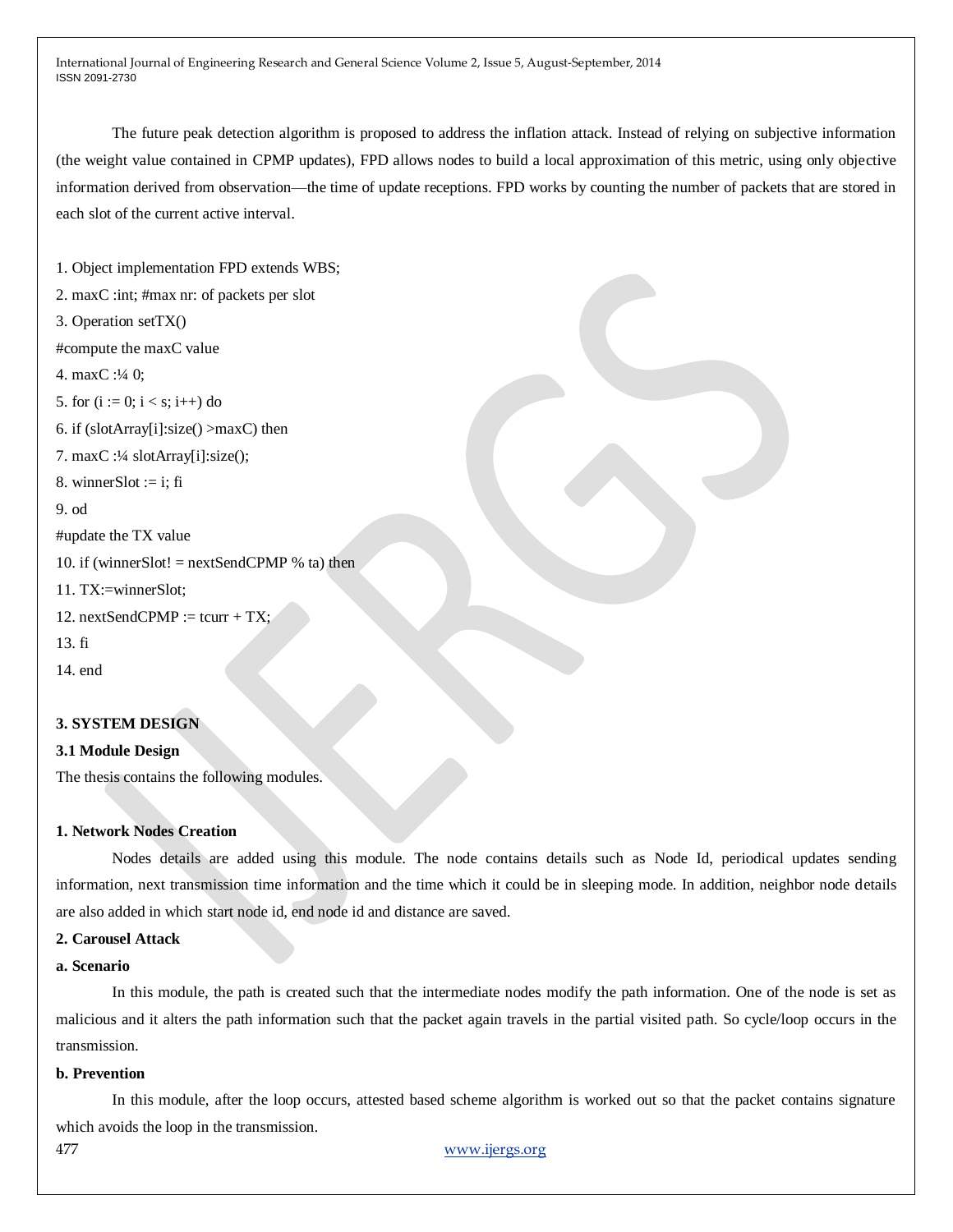#### **3. Stretch Attack**

#### **a. Scenario**

In this module, the path is created such that the intermediate nodes modify the path information. One of the nodes is set as malicious and it alters the path information such that it creates a new multi-hop partial path to reach its neighbor, so that the packets hop distance to destination is increased.

# **b. Prevention**

In this module, after the stretch path scenario is found out, the loose source routing is applied so that all the nodes are made to find the alternate shortest available path to reach the destination. So stretch path attack is prevented.

# **4. Transmission Schedule Fixing**

Here we use Content and Presence Multicast Protocol (CPMP) in which nodes use to send updates to their neighbors. The updates contain the relative time of their sender's next transmission.

#### **5. Node Synchronization**

In this module Future Peak Detection (FPD) algorithm is proposed. Nodes running FPD use CPMP updates to sync with their largest set of already synced neighbors, counting the number of packets received within a given interval and setting the node's next transmission to be in sync with the slot where most packets have been received. While lightweight and efficient, FPD's greedy strategy clusters the network: nodes reach a stable state without being synchronized with all their neighbors.

We address this issue using randomization. The Randomized Future Peak Detection (RFPD) algorithm is similar to FPD but uses a weighted probabilistic strategy to decide a node's next transmission time based on the packets received.

#### **6. Suspicious Node Detection Based On Neighbor Nodes Behavior During Previous Transmissions**

This module proposes the future peak detection algorithm to address the inflation attack. Instead of relying on subjective information (the weight value contained in CPMP updates), FPD allows nodes to build a local approximation of this metric, using only objective information derived from observation—the time of update receptions. FPD works by counting the number of packets that are stored in each slot of the current active interval. Note that each packet received during the current active interval is stored in the slot corresponding to the packet sender's next transmission time. The RFPD nodes do not propagate information (e.g., cluster sizes) thus preventing nodes from spreading inaccurate data and so suspicious node is avoided.

# **4. RESULT AND DISCUSSION**

#### **4.1. Experimental Analysis for Pr0posed**

The following **Table 4.1** describes experimental result for existing system analysis. The table contains energy usage for Carousel attack Stretch attacks in sensor node detection are shown.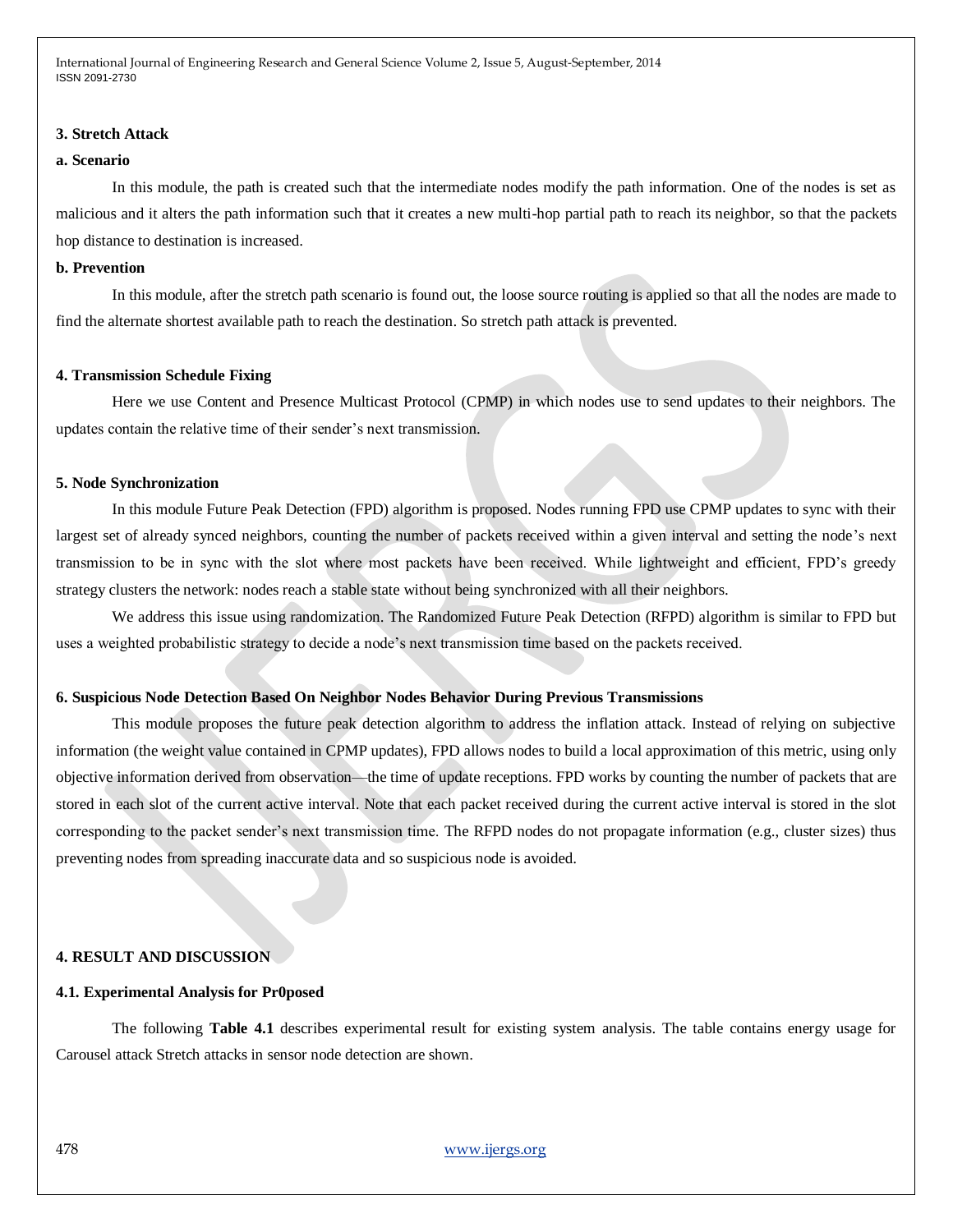| S. No          | <b>Carousel Attack</b> | <b>Stretch Attack</b> |  |  |
|----------------|------------------------|-----------------------|--|--|
| $\mathbf{1}$   | 0.03                   | $0.06\,$              |  |  |
| $\sqrt{2}$     | 0.07                   | 0.14                  |  |  |
| 3              | 0.12                   | 0.21                  |  |  |
| $\overline{4}$ | 0.23                   | 0.27                  |  |  |
| $\sqrt{5}$     | 0.25                   | 0.34                  |  |  |
| 6              | 0.29                   | 0.39                  |  |  |
| $\tau$         | 0.33                   | 0.42                  |  |  |
| $8\,$          | 0.45                   | 0.51                  |  |  |
| 9              | 0.53                   | 0.62                  |  |  |
| 10             | 0.63                   | 0.69                  |  |  |

# **Table 4.1Energy Usage with Various Attacks for Existing System**

The following **Fig 4.1** describes experimental result for existing system analysis. The table contains energy usage for Carousel attack Stretch attacks in sensor node detection are shown



#### **Fig 4.1Energy Usage with Various Attacks for Existing System**

The following **Table 4.2** describes experimental result for proposed system analysis. The table contains energy usage for Carousel attack Stretch attacks in sensor node detection are shown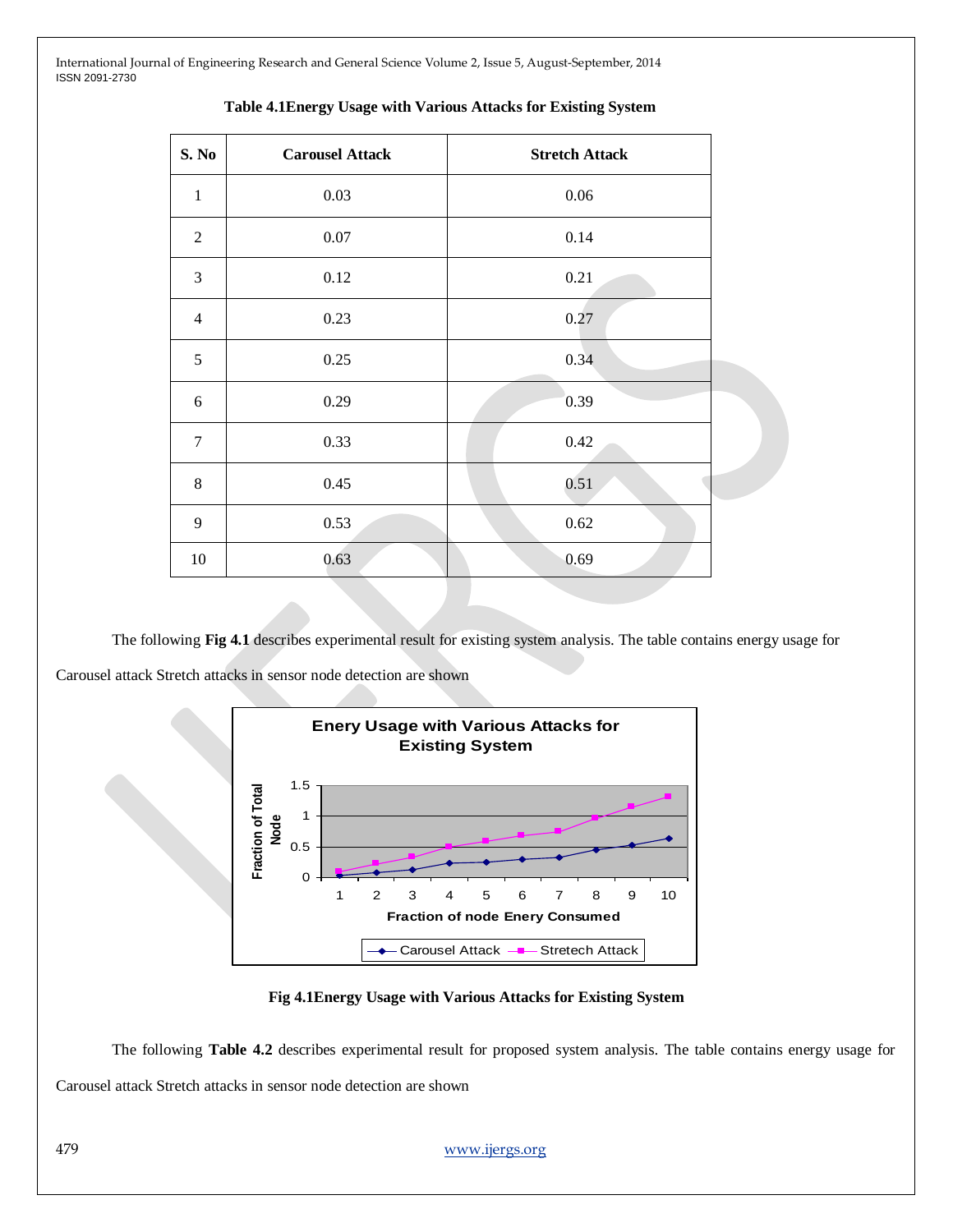| <b>Carousel attack</b> | <b>Stretch attack</b> |  |  |
|------------------------|-----------------------|--|--|
| 0.08                   | 0.09                  |  |  |
| 0.16                   | 0.18                  |  |  |
| 0.25                   | 0.28                  |  |  |
| 0.34                   | 0.36                  |  |  |
| 0.42                   | 0.46                  |  |  |
| 0.52                   | 0.54                  |  |  |
| 0.61                   | 0.63                  |  |  |
| 0.73                   | 0.76                  |  |  |
| 0.79                   | 0.81                  |  |  |
| 0.83                   | 0.85                  |  |  |
|                        |                       |  |  |

**Table 4.2 Energy Usage with Various Attacks for Proposed System**

The following **Fig 4.2** describes experimental result for proposed system analysis. The table contains energy usage for Carousel attack Stretch attacks in sensor node detection are shown



The following **Table 4.3** describes experimental result for proposed system performance analysis. The table contains set of synchronization node details; total number node sending packets and average percentage for existing and proposed system in sensor node detection are shown.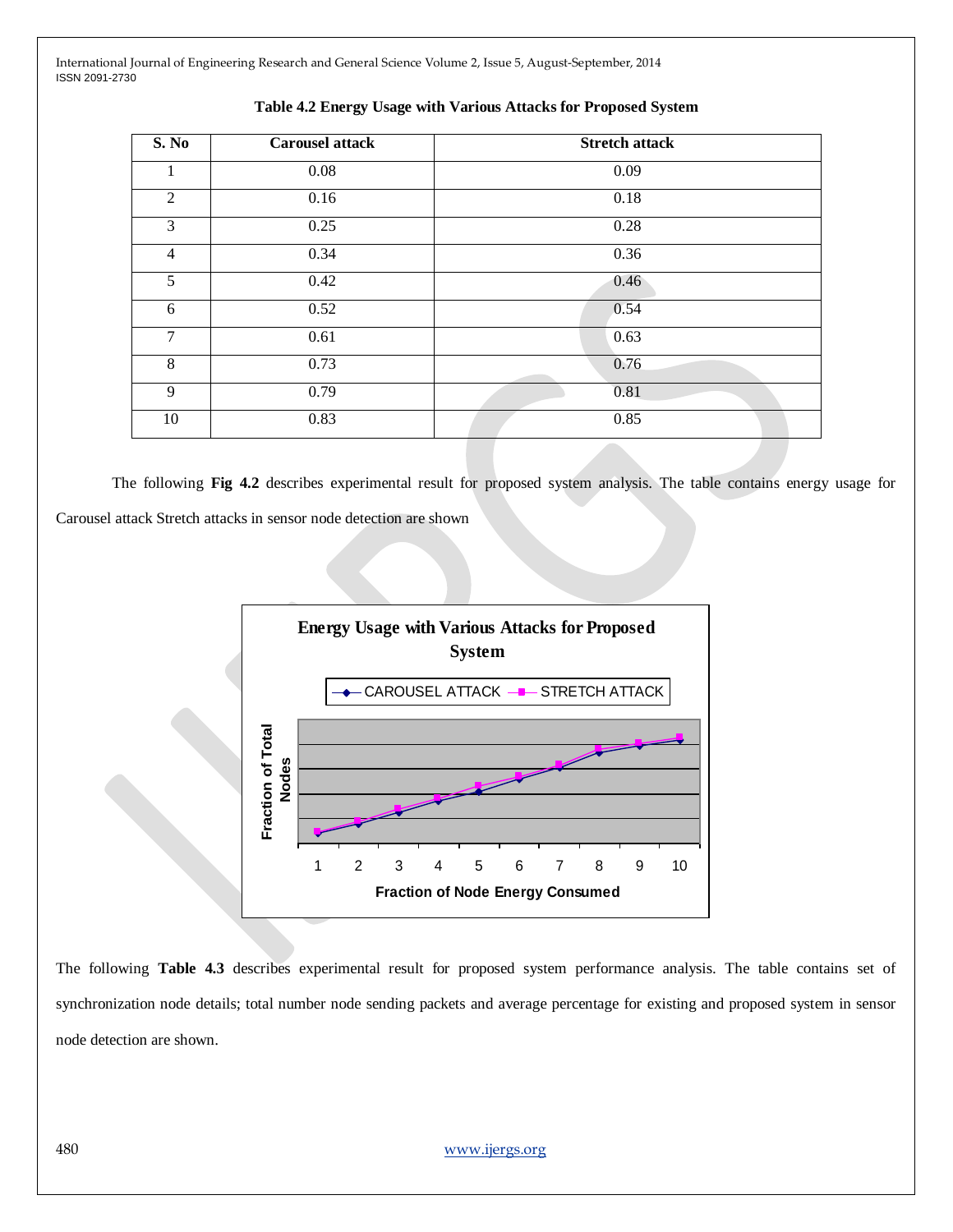| <b>Set of Secure</b>            | <b>Total Number</b> | <b>Existing</b> | <b>Proposed</b> |
|---------------------------------|---------------------|-----------------|-----------------|
| <b>Synchronization Node</b>     | of Node             | System $(\% )$  | System $(\% )$  |
| $\{N1,N3,N6,N11\}$              | $\overline{4}$      | 52.34           | 55.22           |
| {N2, N3, N4, N12, N13}          | 5                   | 63.33           | 65.21           |
| {N2, N5, N141, N8, N14, N12}    | 6                   | 74.12           | 75.33           |
| {N1, N8, N5, N13, N42, N5, N13} | 7                   | 83.11           | 84.67           |
| {N1, N5, N3, N8, N12, N16, N20} | 8                   | 83.11           | 84.78           |
| {N7, N8, N10, N12, N20}         | 5                   | 66.44           | 68.36           |
| $\{N1,N3,N6,N11\}$              | $\overline{4}$      | 57.33           | 60.11           |
| $\{N17, N28, N20, N2, N1\}$     | 5                   | 67.22           | 70.36           |
| {N5, N8, N12, N15, N20}         | 5                   | 69.22           | 72.45           |
| {N4, N15, N13, N18, N12, N1}    | 6                   | 78.22           | 80.22           |

# **Table 4.3Experimental Performances For Existing And Proposed System**

The following **Fig 4.3** describes experimental result for proposed system performance analysis. The table contains set of synchronization node details, total number node sending packets and average percentage for existing and proposed system in sensor node detection are shown



**Fig 4.3Experimental Performances for Existing And Proposed System**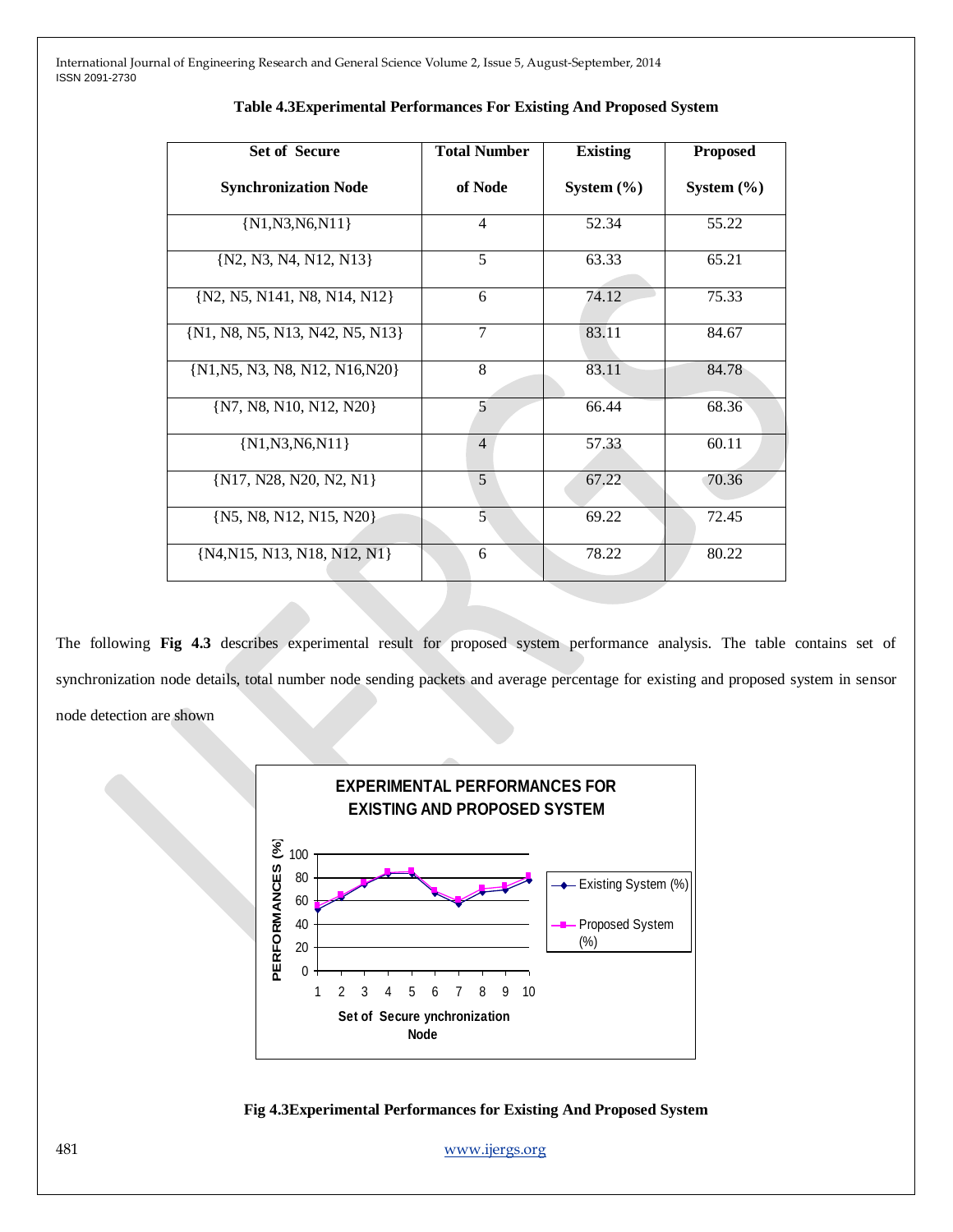# **5. CONCLUSION AND FUTURE ENHANCEMENTS**

The central question addressed is how to effectively exploit secondary user co-operation when conventional cooperation method becomes inefficient. FLEC, a flexible channel cooperation design is proposed to allow SUs to customize the use of leased resources in order to maximize performance.

The problem of synchronizing the periodic transmissions of nodes in ad hoc networks, in order to enable battery lifetime extensions without missing neighbor's updates is studied. Several solutions, both lightweight and scalable but vulnerable to attacks is proposed.

Extension of generic algorithm to use transmission stability as a metric for synchronization is made. The implementation and simulations show that the protocols are computationally inexpensive, provide significant battery savings, are scalable and efficiently defend against attacks.

The application works well for given tasks in windows environment. Any node with .Net framework installed can execute the application. The underlying mechanism can be extended to any / all kind of web servers and even in multi-platform like Linux, Solaris and more.

The system eliminates the difficulties in the existing system. It is developed in a user-friendly manner. The system is very fast and any transaction can be viewed or retaken at any level.

# **REFERENCES:**

- [1] Aad, J.-P. Hubaux, and E.W. Knightly, "Denial of Service Resilience in Ad Hoc Networks," Proc. ACM MobiCom, 2004.
- [2] G. Acs, L. Buttyan, and I. Vajda, "Provably Secure On-Demand Source Routing in Mobile Ad Hoc Networks," IEEE Trans. Mobile Computing, vol. 5, no. 11, pp. 1533-1546, Nov. 2006.
- [3] T. Aura, "Dos-Resistant Authentication with Client Puzzles," Proc. Int'l Workshop Security Protocols, 2001.
- [4] J. Deng, R. Han, and S. Mishra, "Defending against Path-Based DoS Attacks in Wireless Sensor Networks," Proc. ACM Workshop Security of Ad Hoc and Sensor Networks, 2005.
- [5] J. Deng, R. Han, and S. Mishra, "INSENS: Intrusion-Tolerant Routing for Wireless Sensor Networks," Computer Comm., vol. 29, no. 2, pp. 216-230, 2006.
- [6] S. Dosh i, S. Bhandare, a nd T.X. Brow n, "An On-Demand Minimum Energy R outing Protocol for a Wireless Ad Hoc Network," ACM SIGMOBILE Mobile Computing and Comm. Rev., vol. 6, no. 3, pp. 50-66, 2002.